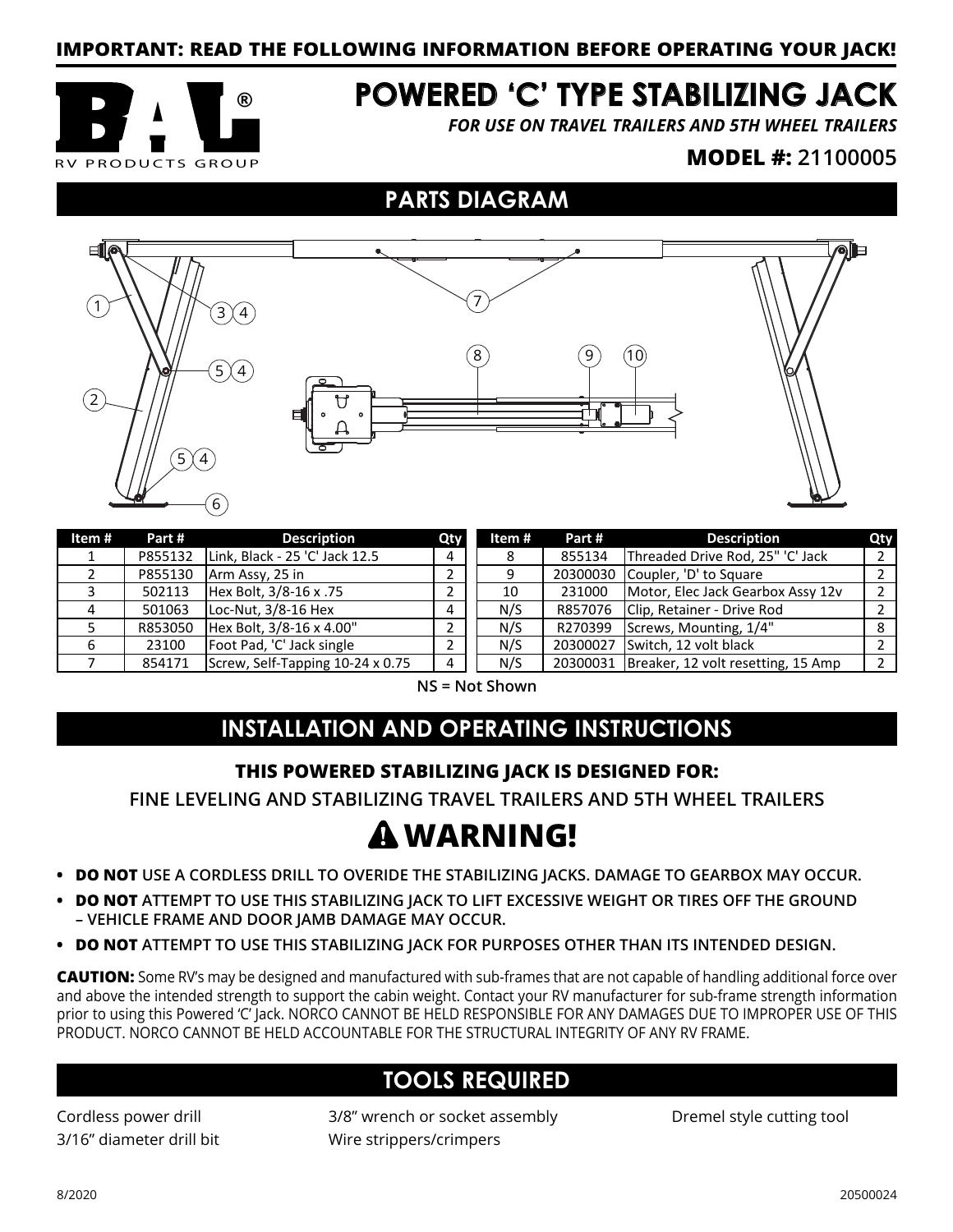## **DETERMINING THE CORRECT MOUNTING LOCATION**



#### **TRAVEL TRAILER AND 5TH WHEEL TRAILER MOUNTING PLACEMENT**

**STEP 1:** PARK ON LEVEL GROUND

**FRONT:** Draw a string from the front corner of the trailer frame to the bottom of the front tire (A). **REAR:** Draw a string from the bottom of the back tire to the back corner of the trailer frame (B).

**NOTE:** ANY OBJECT PROTRUDING BELOW THESE LINES CAN BE DAMAGED, DRAGGED OFF OR DESTROYED IN UNEVEN TERRAIN, ENTERING OR EXITING DRIVEWAYS, DRIVING OFF READ, ETC.

#### **BEFORE PROCEEDING TO INSTALLATION - PERFORM THIS IMPORTANT TEST**

To insure clearance for the jack in the closed position, clamp the jack to the vehicle frame using two "C" clamps or Vise Grips™. Close the jack with the crank handle and check to insure that the location chosen will allow the jack to close without coming into contact with or obstruct any under chassis components (ie: plumbing, exhaust, etc.)

### **ASSEMBLY OF JACK COMPONENTS**

The Powered 'C' Type Stabilizing Jacks consist of two Jack Assemblies and one Motor Channel **(Fig 1)**. Remove the contents and position the Jack Assemblies to accept the Motor Channel **(Fig 2)**. The Motor Channel will slide over each Jack Assembly. You will see a flattened area on each end of the Threaded Rod **(Fig 3)**. Slide the 'D' Motor Coupler over the Threaded Rod making sure to use the Coupler end that looks like a letter 'D' **(Fig 4)**. Slide the Motor Channel towards the Coupler and onto the square end of the 12v Motor **(Fig 5)**. Once firmly in place, use a powered screwdriver drill to install the Self Tapping Screws to secure the Motor Channel to the Jack Assembly. There are predrilled holes in the Motor Channel to use as a guide **(Fig 6)**. Be careful to not overtighten and strip the threads. If you do, you will need to replace the Self Tapping Screws with bolts and nuts (not included). Repeat procedure on opposite side.

### **INSTALLATION OF JACK ASSEMBLY**

BAL Powered 'C' Type Stabilizing Jacks are designed to mount to the bottom of the trailer frame that allows for a minimum of 8" surface of unobstructed mounting location on each side of the trailer. The Jack assembly will fit on trailer frame widths of 66.5" to 70.5". In some cases, screws or bolts used to attach the underbelly skirt might need to relocated. Factory installed items such as LP or electrical lines, plumbing, slideout structure, etc. need to be considered before mounting Jack assembly. Depending on your trailer frame, you can use the included mounting screws to mount the Jack assembly to the frame. In certain installations, you will need to bolt thru the frame and secure with bolts, washers, and nuts (not included). This would be required when the frame locations is thicker requiring longer mounting bolts, if the frame material is thin gauge, or when you are replacing an existing jack system and the bolt holes are too large for the mounting screws.

After determining the mounting location, use the hole locations on the Jack assembly frame brackets as a template for drilling screw holes **(Fig 7)**. Once they are marked, use drill bits to make a 3/16" hole. Be sure to inspect frame location to avoid damaging any factory installed items such as LP or electrical lines, plumbing, slideout structure, etc. Once the holes are predrilled, use a 3/8" wrench to install the mounting screws thru the brackets into the frame.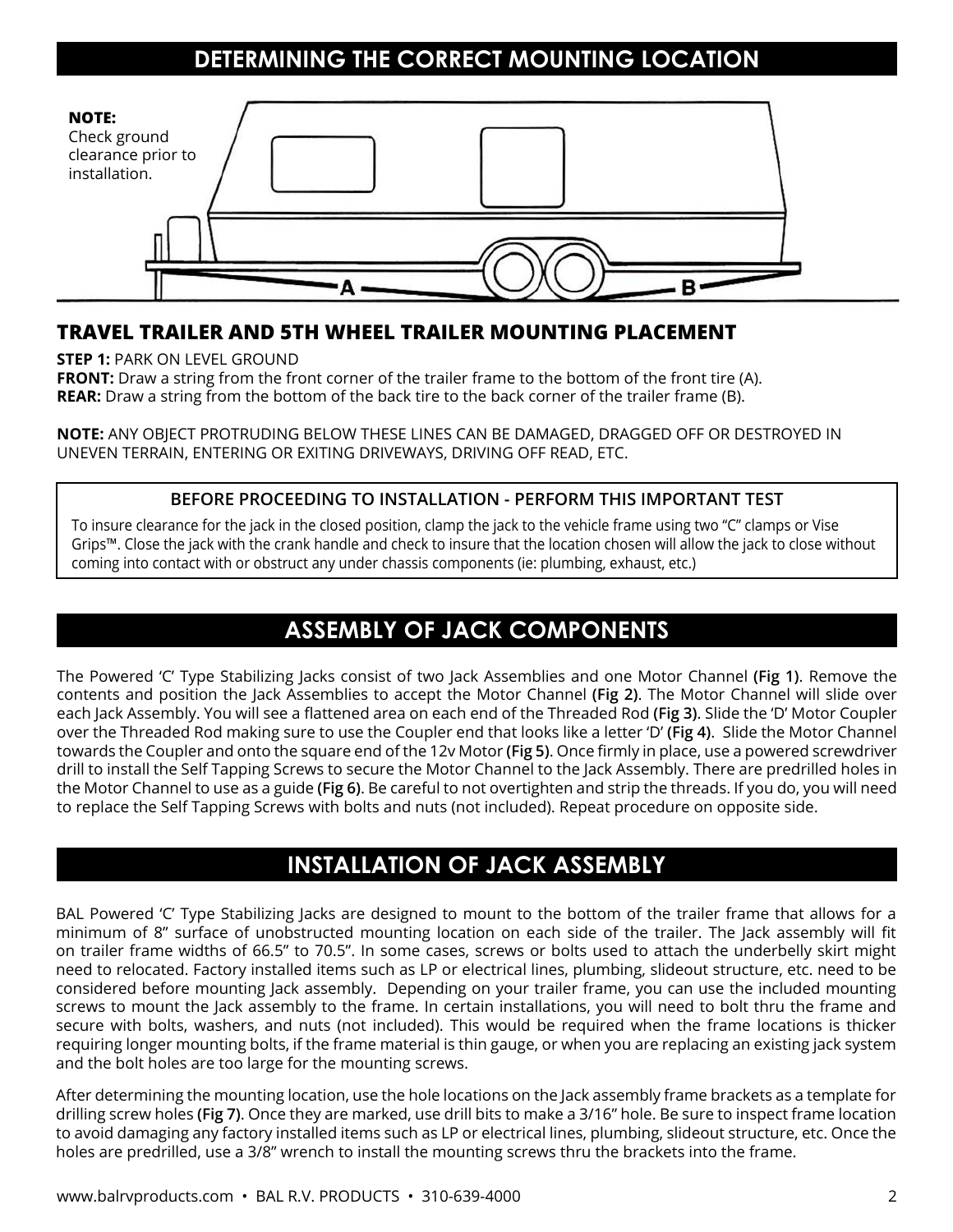## **12V ELECTRICAL WIRING**

**STEP 1A:** For new wiring installations, it is recommended to mount the switches in a location that you can view the operation of each jack. If you choose to mount both switches in the same location, please consider the line of sight for each jack. The holes for mounting the switches can be cut using a Dremmel style tool depending on the surface material. If you are mounting into fiberglass, use a drill to create a starter hole at each corner (drill in reverse to start the hole which helps reduce a chance of spider cracks in the fiberglass). You will need to run a minimum of 10 AWG wire (not included) directly from the battery to each switch. If you choose to mount the switches next to each other, you can use the same wire from the battery for both switches but you will not be able to operate both jacks at the same time. Once you have run the wires from the battery to the switch, use the diagram to wire up the switches **(Fig 8)**. From the switch, wire each switch separately to the included 12v breakers. From each breaker, wire to the center of the Jack assembly. Be sure to firmly secure the wires with proper electrical connectors and electrical tape for protection.

**STEP 2A**: For wiring when replacing an existing, non-BAL jack system, the established wire can be used only if it is a minimum of 10 AWG wire. Anything smaller will need to be removed and replaced. If the existing wire is sufficient, check for preinstalled 12v breakers similar to the ones supplied in this kit. Identify the amperage the breakers. If they are less than 15A, they will need to be removed and discarded. If they are 15A and above, they can be kept and used in conjunction with the breakers included in this kit. If there is only one set wires from the breaker to the existing switch, it can be used for both BAL switches but do not operate both jacks at the same time.

**Existing system with two switches:** Use the two new Switches in kit & duplicate the wiring procedure in Step 1A.

**Existing system with only one switch:** If you plan on installing both switches at the original, single switch location, the existing hole will need to be enlarged. Refer to suggestions in Step 1A for guidance on cutting the hole. In either switch mounting situation, a second wire (not included) will be added from the second switch to the included 12v breaker to the Jack assembly **(Fig 8)**.

**Switch Wiring Tips:** If the Jack operates in the opposite direction of the switch position you can reverse the wires from the battery to the switch changing the polarity and operation direction of the jack.

## **OPERATION**

**STEP 1:** Park RV on as level of ground as possible. Chock wheels to prevent rolling.

**STEP 2:** Level trailer fore and aft using tongue jack or landing gear.

**STEP 3:** Using a bubble level, check for low side of trailer and operate the lowest corner of the trailer first bring the trailer to a fine level position.

**STEP 4:** Move to the next lowest corner operating the jack bring the trailer to a fine level position.

**STEP 5:** Continue to final corner locations (if needed) to operate jacks into position to insure maximum stability.

**STORAGE:** Before moving trailer, operate each switch individually to store Jacks against frame.

**MAINTENANCE:** Apply a lubricant of your choice to the treaded rod while in the down (open) position. The lighter the grade of lubricant will require more frequent applications. The heavier the lubricant will last longer however could attract more dust and debris. No lubrication to the motor is required.

**WARNING: DO NOT** ATTEMPT TO USE THIS JACK TO LIFT EXCESSIVE WEIGHT OR TIRES OFF OF THE GROUND. VEHICLE FRAME AND DOOR JAMB DAMAGE MAY OCCUR. USE ONLY STOCK HANDLE SUPPLIED. **DO NOT** USE A CHEATER BAR ON HANDLE. DO NOT USE THIS JACK AS A TIRE CHANGING JACK.

## **TECHNICAL SUPPORT**

**PHONE:** 877-557-7788

**EMAIL:** baltechsupport@norcoind.com